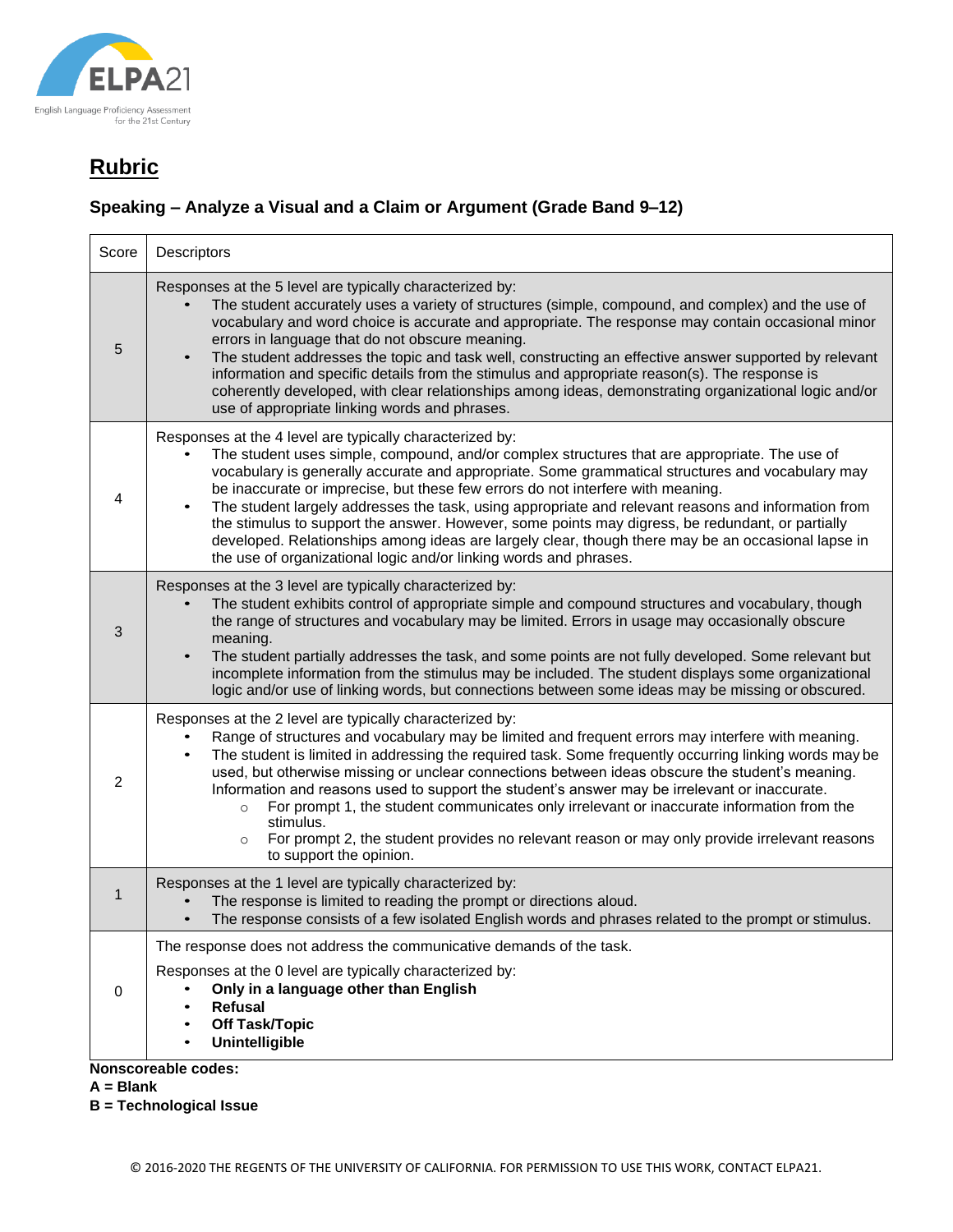

### **Speaking – Classroom Tableau ("Oral Vocabulary Task") (Grade Band 9–12) Screener Only**

| Score                      | <b>Descriptors</b>                                                                                                                                                                                                                                                                                                                                                                             |
|----------------------------|------------------------------------------------------------------------------------------------------------------------------------------------------------------------------------------------------------------------------------------------------------------------------------------------------------------------------------------------------------------------------------------------|
| 2                          | Responses at the 2 level are typically characterized by:<br>The student uses appropriate vocabulary that is relevant to the stimulus and effectively<br>uses grammar and structures. Though the response may contain a few errors in usage,<br>the student's meaning is clear.<br>The student effectively answers the prompt and the response is consistent with the<br>$\bullet$<br>stimulus. |
|                            | Responses at the 1 level are typically characterized by:<br>The response may include words and phrases related to the stimulus, but frequent<br>errors in grammar and vocabulary may significantly interfere with listener<br>comprehension.<br>The response partially addresses the prompt, though some content may be inaccurate<br>$\bullet$<br>or otherwise unconnected to the stimulus.   |
| 0                          | The response does not address the communicative demands of the task.<br>Responses at the 0 level are typically characterized by:<br>Only in a language other than English<br>Refusal<br><b>Off Task/Topic</b><br><b>Unintelligible</b>                                                                                                                                                         |
| <b>Nonscoreable codes:</b> |                                                                                                                                                                                                                                                                                                                                                                                                |

- **A = Blank**
- **B = Technological Issue**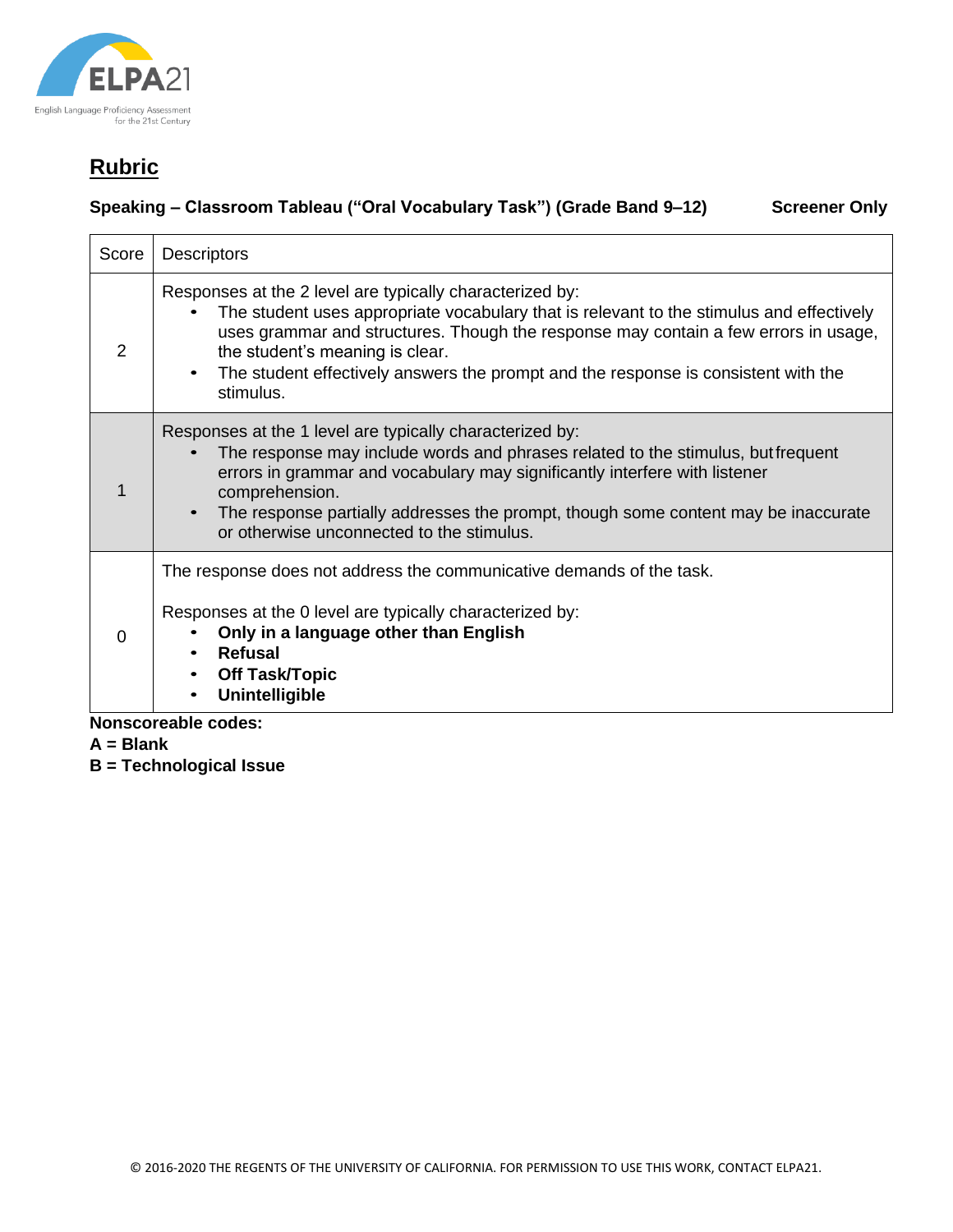

#### **Speaking – Compare Pictures (Grade Band 9–12)**

| Score    | <b>Descriptors</b>                                                                                                                                                                                                                                                                                                                                           |
|----------|--------------------------------------------------------------------------------------------------------------------------------------------------------------------------------------------------------------------------------------------------------------------------------------------------------------------------------------------------------------|
| 3        | Responses at the 3 level are typically characterized by:<br>The student effectively uses appropriate vocabulary that is relevant to the pictures and<br>effectively uses grammar and structures, though the response may contain minor errors<br>that do not interfere with meaning.<br>The student effectively describes the main features of the pictures. |
| 2        | Responses at the 2 level are typically characterized by:<br>The use of vocabulary or grammar may be limited or inaccurate at times, occasionally<br>interfering with meaning.<br>The student partially describes some main features of the pictures, but the response<br>may not be fully complete and errors may occasionally interfere with meaning.       |
|          | Responses at the 1 level are typically characterized by:<br>The response may include words and phrases connected to the pictures, but limitations<br>in grammar and vocabulary may significantly interfere with comprehension.<br>Errors in vocabulary and grammar obscure the speaker's meaning most of the time.                                           |
| $\Omega$ | The response does not address the communicative demands of the task.<br>Responses at the 0 level are typically characterized by:<br>Only in a language other than English<br>Refusal<br><b>Off Task/Topic</b><br><b>Unintelligible</b>                                                                                                                       |

**Nonscoreable codes:**

**A = Blank**

**B = Technological Issue**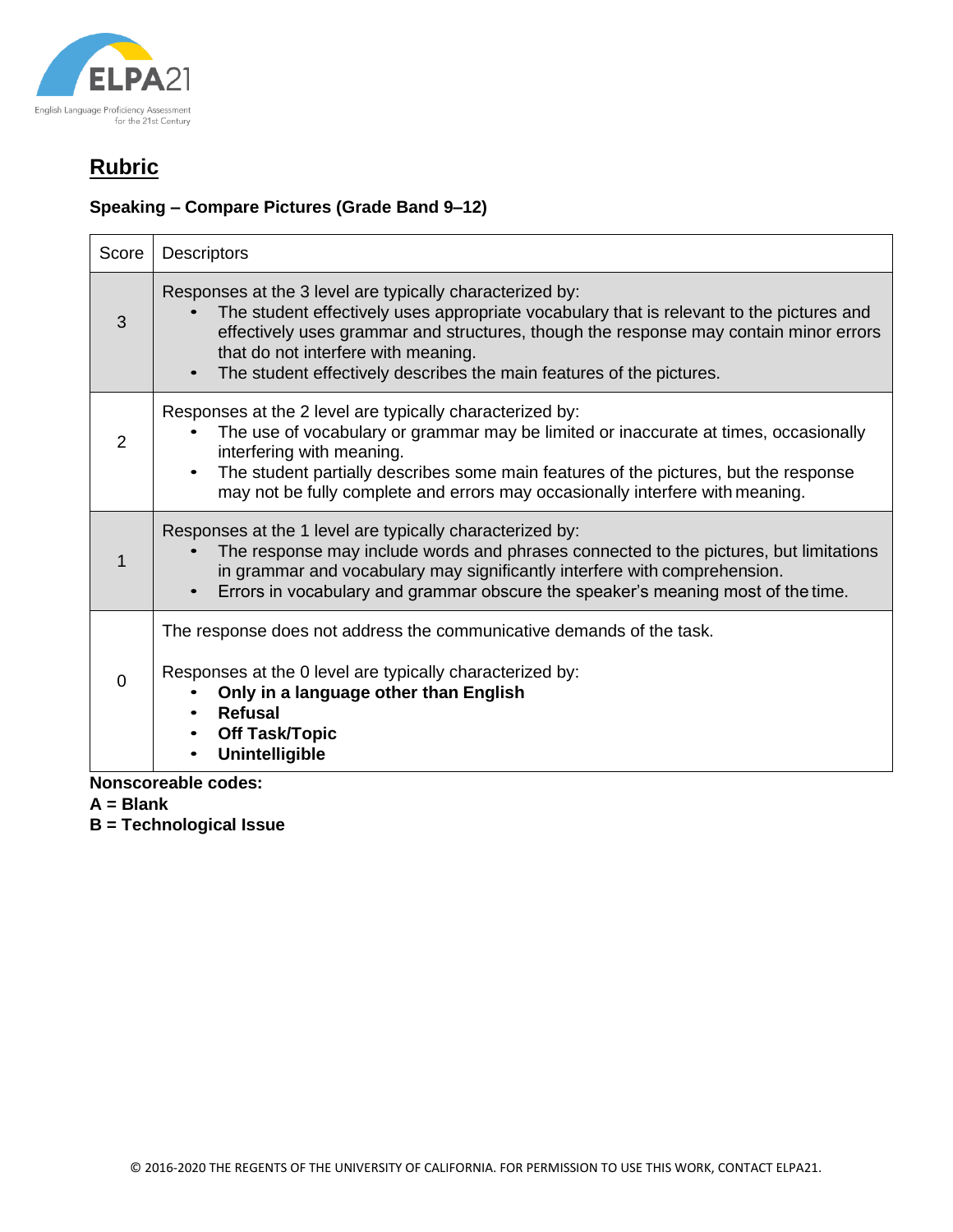

### **Speaking – Language Arts Presentation (Grade Band 9–12)**

| Score          | <b>Descriptors</b>                                                                                                                                                                                                                                                                                                                                                                                                                                                                                                           |
|----------------|------------------------------------------------------------------------------------------------------------------------------------------------------------------------------------------------------------------------------------------------------------------------------------------------------------------------------------------------------------------------------------------------------------------------------------------------------------------------------------------------------------------------------|
| 3              | Responses at the 3 level are typically characterized by:<br>The student effectively uses appropriate vocabulary that is relevant to the task.<br>Use of grammar and structures is effective, though the response may contain minor<br>$\bullet$<br>errors that do not interfere with meaning.<br>The student effectively answers the question and provides relevant information as<br>required by the task.                                                                                                                  |
|                | For prompt 3, the student effectively uses appropriate linking word(s) to connect ideas and<br>provides at least ONE reason to support the opinion.                                                                                                                                                                                                                                                                                                                                                                          |
| 2              | Responses at the 2 level are typically characterized by:<br>The use of grammatical structures and vocabulary may be limited or noticeably<br>inaccurate but do not interfere with the student's overall meaning.<br>The student partially addresses the topic and task, and the response is not complete or<br>fully appropriate.<br>For prompt 3, the student connects ideas in at least part of the response, but the linking<br>word(s) used may be used inaccurately. The student may unsuccessfully propose a reason to |
|                | support the opinion.                                                                                                                                                                                                                                                                                                                                                                                                                                                                                                         |
| $\mathbf 1$    | Responses at the 1 level are typically characterized by:<br>Errors in use of grammatical structures and vocabulary interfere with the speaker's<br>meaning most of the time.<br>The response includes some words and phrases relevant to the topic and task, but is<br>otherwise unconnected to the question.                                                                                                                                                                                                                |
| $\overline{0}$ | The response does not address the communicative demands of the task.<br>Responses at the 0 level are typically characterized by:<br>Only in a language other than English<br><b>Refusal</b><br>$\bullet$<br><b>Off Task/Topic</b><br>Unintelligible                                                                                                                                                                                                                                                                          |

### **Nonscoreable codes:**

- **A = Blank**
- **B = Technological Issue**